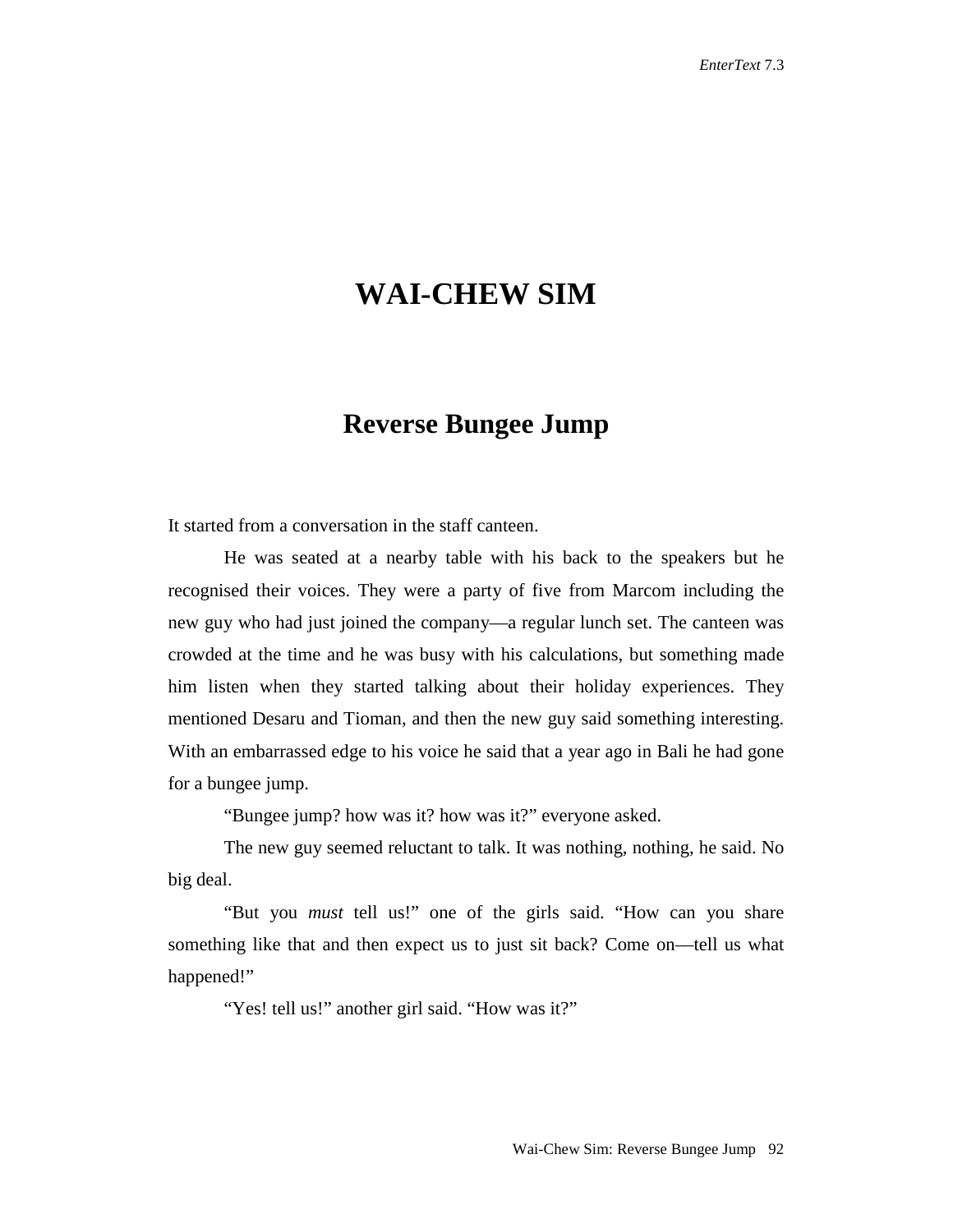At length the new guy agreed. "It's over in a flash," he said. "They tie your legs together in a special harness with the rope attached to it. The boom of the crane goes up. You need to look straight out to sea because if you look down you might not do it. Then when you reach the top…."

A diffident tone came into his voice.

"What? what happens next?" someone asked.

"You reach the top. Naturally they tell you to jump and okay you jump–– he gave a little giggle––and then all at once you hear this high-pitched shriek. It sounds muffled and obscure. For one or two seconds it sounds like some animal going amuck far away across a lake or a deep gully. Then you realise that the scream comes from you. You're the one making the animal scream."

There was a shocked, uncomprehending silence, then everyone broke in: What about the dangers reported in the press? Didn't you read about it? You get brain hemorrhage, right, if something goes wrong? You end up bleeding from the eyes, right?

I read about people getting spinal cord injuries. Weren't you scared? What about your parents? What if something happens to you! "No, no, listen, there's more. I haven't finished yet!" the new guy said. They settled down again.

"I want to share this with you *before* you decide to jump, since you asked about it, so that you know exactly what to expect––because after the jump it becomes an option, you see. It's always there at the back of the mind because you went through a full-dress rehearsal. Every time you go somewhere high off the ground and look down, let's say you go to a shopping centre and from the fourth floor you're looking down at the atrium, you will realise that all it takes is three or four seconds of animal scream.

"Three or four seconds of animal scream," he repeated, "then it's over." At that point Thian Beng turned and saw the horror on their faces.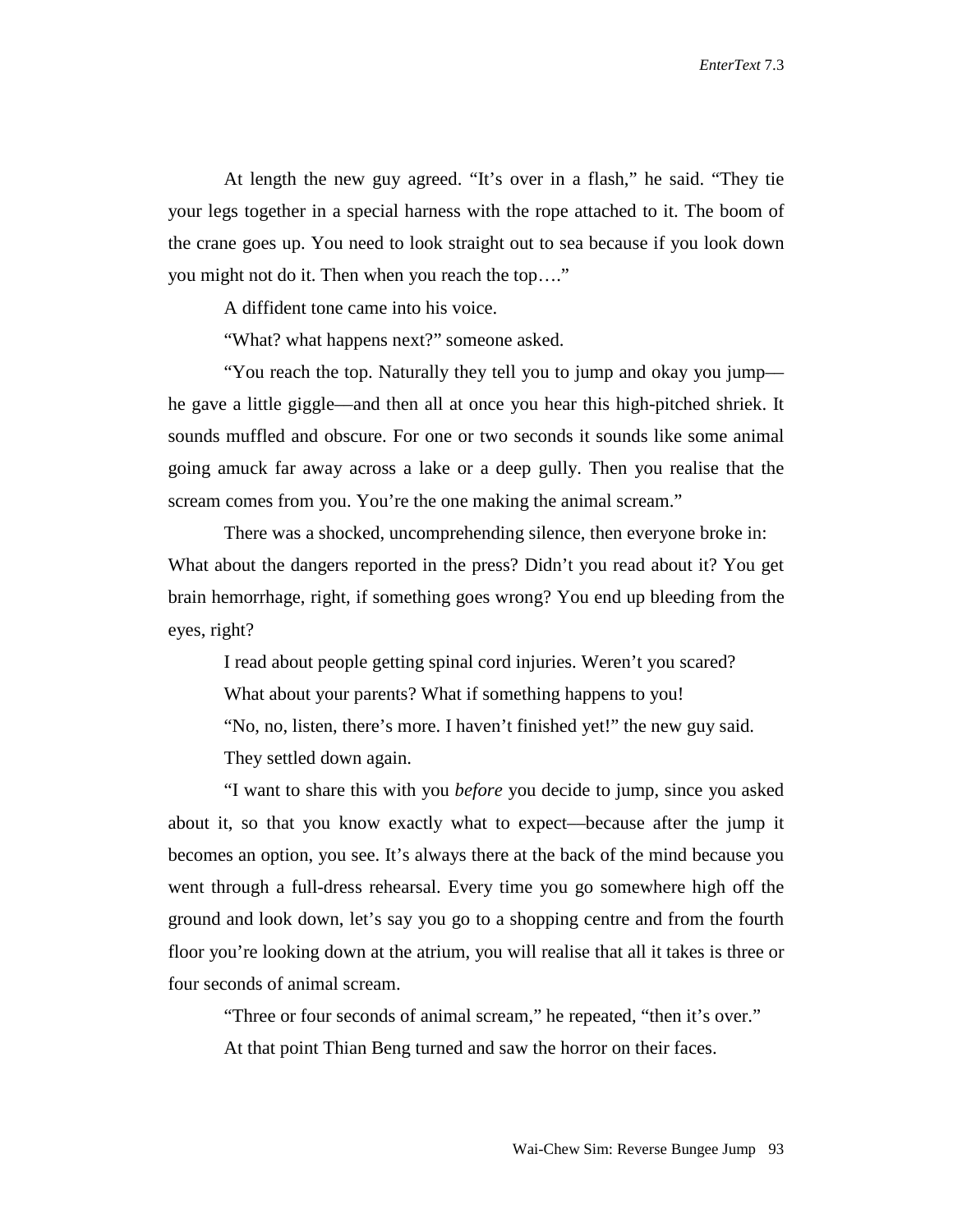About a month after that Thian Beng had a day off from work. He didn't have anything planned after breakfast so he decided to go take a look at his childhood and teenage haunts. He changed into his shorts and favourite football jersey; he grabbed his waist pouch with his wallet and keys inside and got into his car. Before reversing out of the lot he sneaked a look at himself in the rear-view mirror. Then he strapped himself in and drove about an hour to the village located at Changi.

Part of the drive took him past a stretch of the seashore landscaped with coconut trees and giant fan palms. He passed compact chalets, rest-huts and freshly-painted barbeque pits. The beach glinted silver and gold and the waves shone a soft majestic blue but Thian Beng noticed none of it. He kept his eyes fixed on the road. At one point he got tired of the Mandopop blaring from the car stereo and reached out to shut it off. As he drove he thought about the soldiers incarcerated at Changi during the war; he wondered how they had survived the deprivations.

When he reached the village, he parked, got out of his car and locked it. He crossed the village centre with its jumble of food stalls and souvenir stands and made his way to the jetty. At the head of the jetty, he found an empty seat in the covered waiting area and sat down to wait for the ferry.

Four other persons were waiting in the queue to cross over to the island two boys and two girls aged about sixteen. They wore loose T-shirts, shorts, and heavy hiking shoes. Bulky backpacks sat on the floor next to each of them, and as they took turns studying a large laminated map they would point out now and then some feature that had caught their attention, something to watch out for. After ten minutes, a gnarled old man walked up with an umbrella in one hand and a basket of vegetables in the other. The moment he sat down, he whipped out a mobile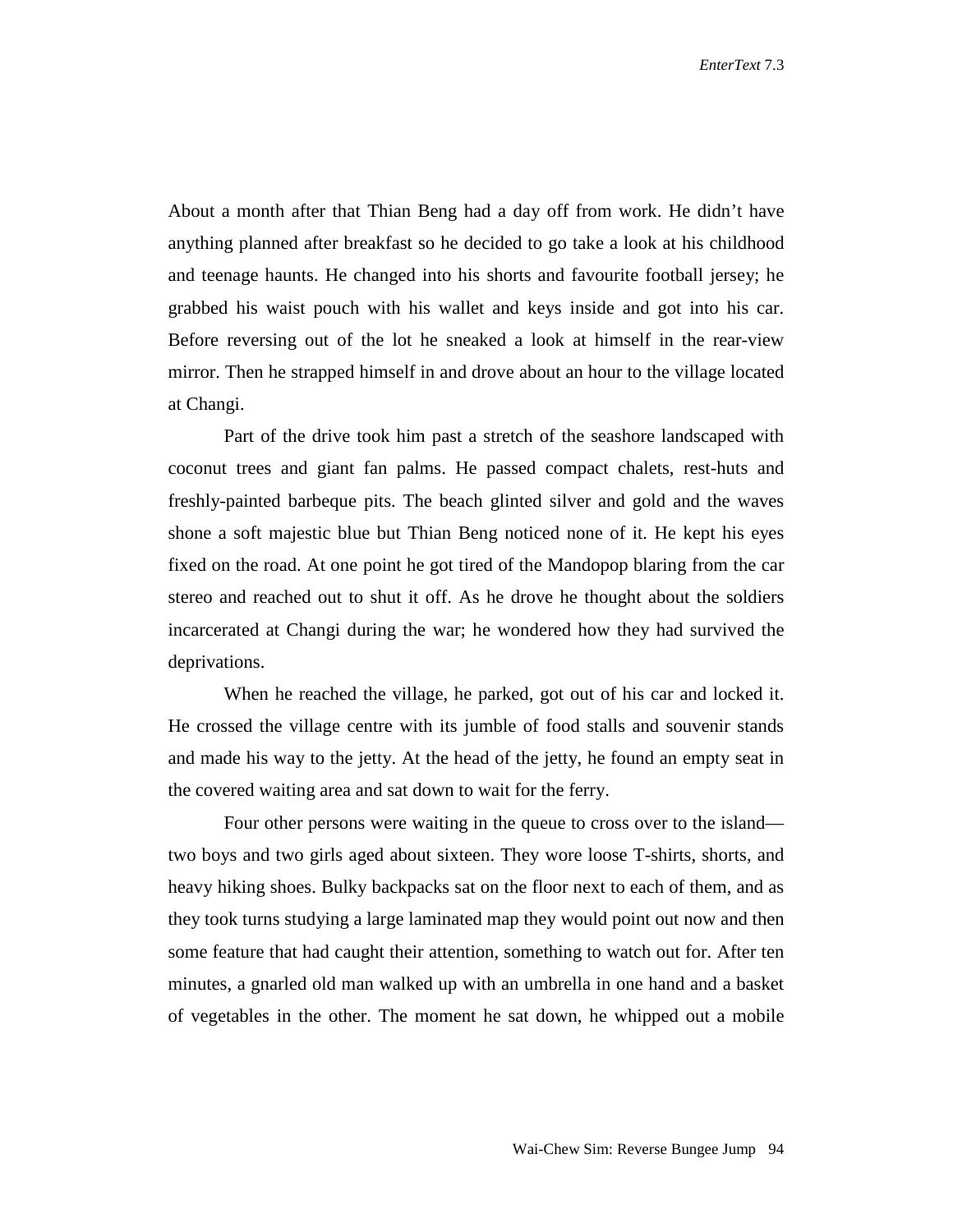*EnterText* 7.3

phone and called someone; in a loud booming voice he placed a bet on the winning numbers for the weekend lottery.

A woman in her thirties joined the queue next with a young child in tow. The child, a toddler, shrieked and screamed as he gambolled about the waiting area. After a few minutes he seemed to tire out and stopped running. He stared at the teenagers in the queue, then he waddled over to a corner and squatted on his haunches over a crack in the concrete floor. He studied the crack for a moment.

Suddenly he gave a loud yelp and began to cackle. He stuck out his lips and rocked himself to and fro with glee. What looked like a crack was actually a row of ants meandering across the floor of the pier. Again and again he looked up from the ants at his mother, giggling and rocking. Wonder fought with disbelief on his face and it was difficult to say which exerted a greater impression.

One of the hikers saw this and alerted the others, and soon everyone was laughing at the little boy. But Thian Beng watched everything with an abstracted, solemn air and kept himself apart. He seemed faraway, tuned in to another order of world altogether. Again he wondered about the POWs. He remembered a story he had heard about the Australian soldiers held at Salarang Camp only a stone's throw away from the jetty. The story went that after an unsuccessful escape attempt by several of the soldiers, the Japanese commandant ordered everyone to assemble in the quadrangle. Under a fierce noonday sun, the recalcitrant individuals were whipped to within an inch of their lives, then the commandant made everyone sign a document promising not to make another escape. After the war the incident was forgotten, but years later when the document re-surfaced it quickly become notorious, for the soldiers had signed it with names such as Winston Churchill, Donald Duck, and Adolf Rommel, and their captors had not been any the wiser.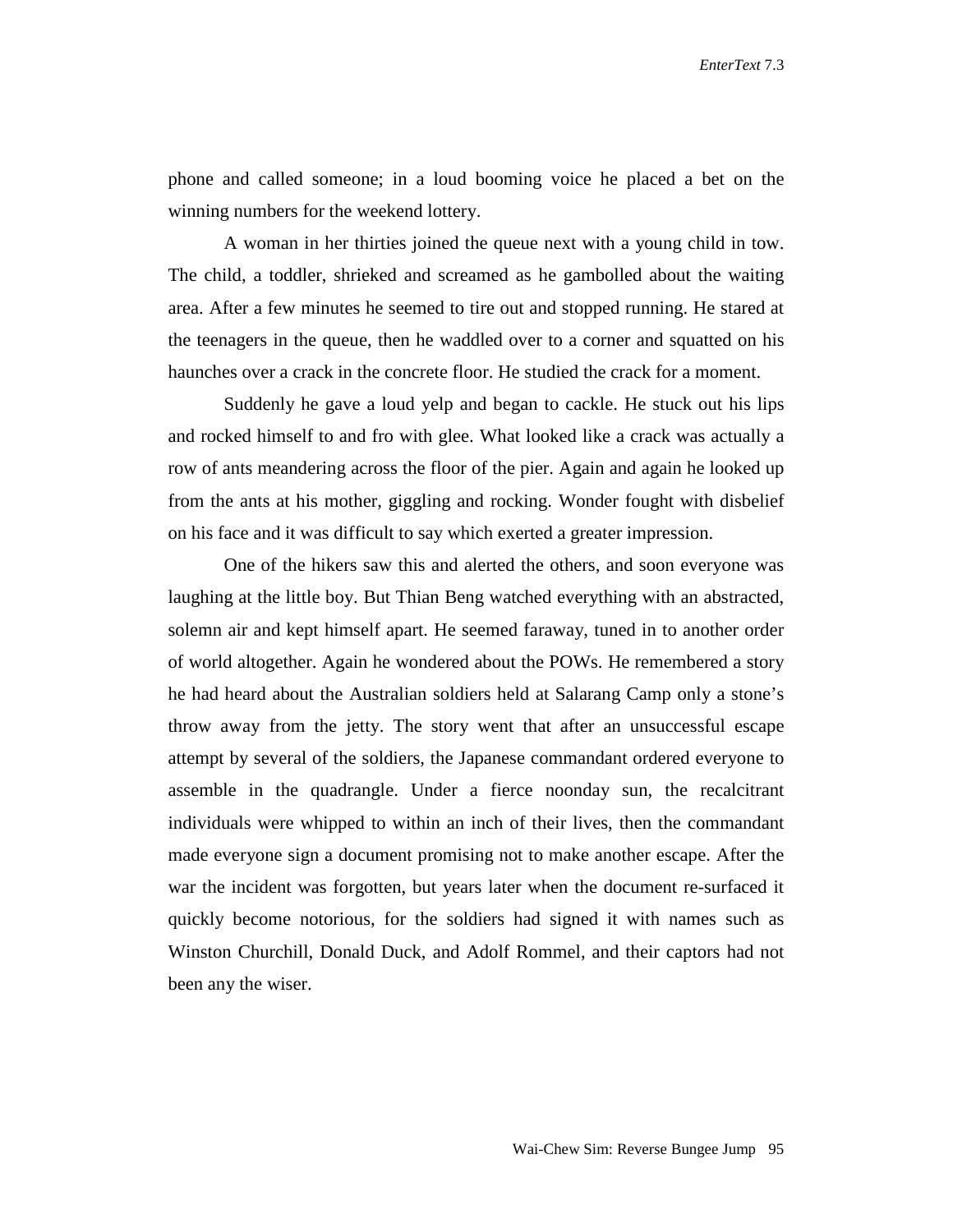Now as he recalled the story, the trace of a smile appeared on Thian Beng's broad, square face. For a moment his heart filled with mirth. He was happy.

When the number of people in the ferry queue reached ten, a small wiry man appeared out of nowhere. He grunted a command and they filed down a flight of stone steps into the waiting bumboat. The broad-beamed boat rocked a moment as each passenger stepped from land onto the tiny stern deck and into the cabin. Soon the seats were filled.

After collecting the fare, the boatman untied the vessel from its moorings and shoved off from the pier. He started the inboard engine, gunned it for half a minute and eased it into a low throttle. With great care he manoeuvred the boat out between two giant sandbars crowding the jetty and pulled into the narrow channel. From there it was a matter of minutes. One dollar, Thian Beng thought, one hundred cents. After so many years the fare was still only one dollar.

## *Everything had changed and nothing had changed.*

As a boy he had loved the outdoor life. He'd spend hours swimming and hiking on the island with friends. Every school holiday began with a camping trip there, and the routine was always the same. Once over, they rushed to the rental shops to get their bicycles. After that they headed for the provisions stores to get food and drinks, this usually taking a while because they liked to haggle over the prices, to wrangle and to quibble. Then they'd cycle single file up the main roadway past the vegetable gardens and fruit farms in the middle of the island. If they got tired they took a break at the refreshment stands near the Buddhist temple. When they reached the lake they set up camp.

Their camp site was discovered by accident. Usually they avoided the heavily wooded eastern bank of the lake, which was formed from an abandoned granite quarry that had filled up with rainwater. One day however they decided to go hunting there for hornets' nests. They wanted to prod the nest with a stick and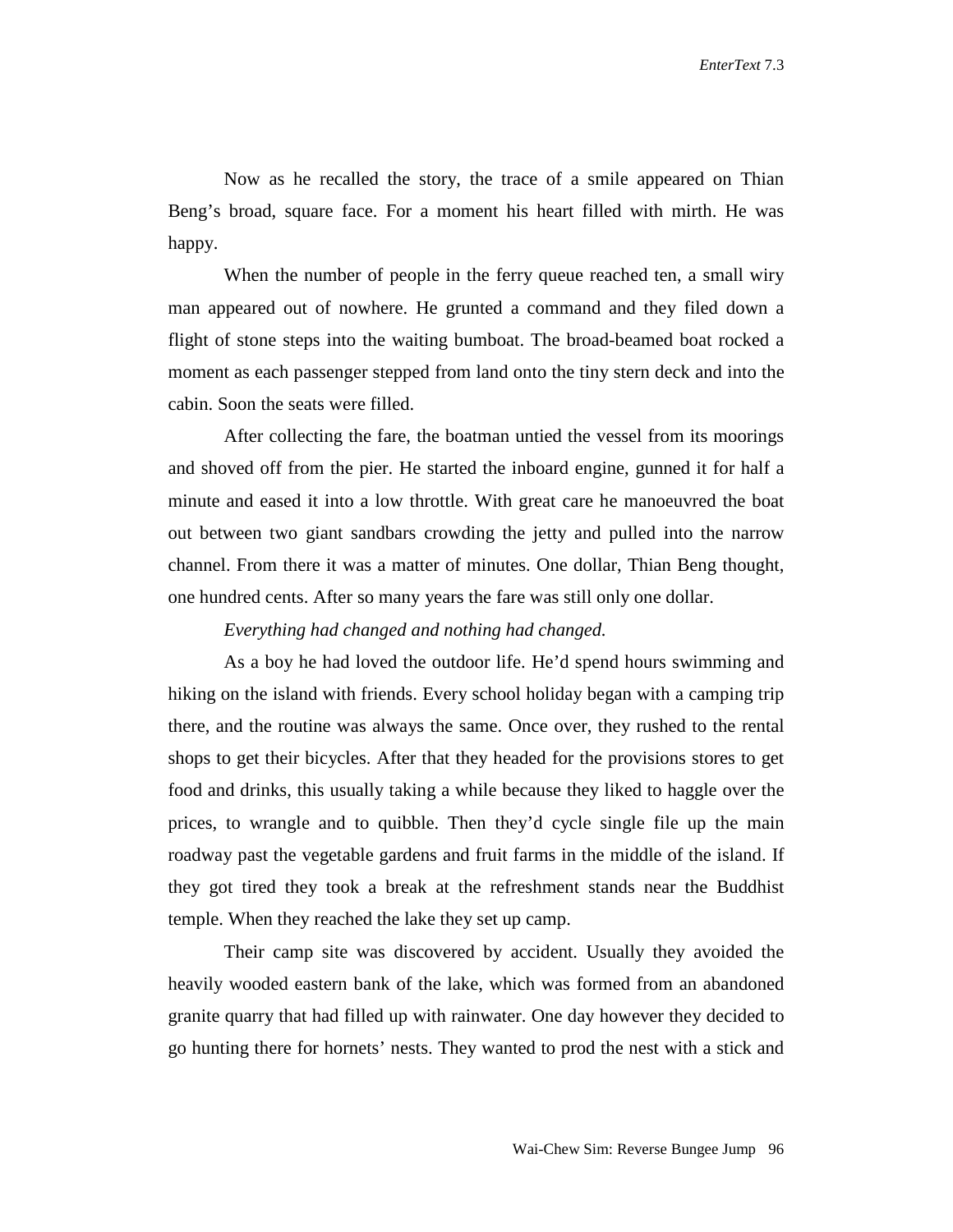*EnterText* 7.3

see who was the first to run, whether it was Thian Beng or Hisham or Anita or Saygun, or even Nat. This way they would expose the coward in their group, they told each other with taunting smiles. Taking turns with a bush knife, they hacked a way past the skein of trees and tangled scrub, and then, to their surprise, the undergrowth started to thin out. The vegetation became reedy and meagre, the trees mean and stunted. Almost before they knew it they found themselves in a small clearing right at the water's edge, the whole area shielded by an outcrop of rock from prying eyes––they had found the ideal camp site even if they didn't find any hornet's nests.

And in truth it was a piece of great good fortune. For after that they could explore far afield without being afraid for their tents and things. They had the peace of mind that everything would be there when they returned.

So it happened that, for Thian Beng, the school holidays *really* started when they turned off the island's main roadway onto the dirt track leading to the quarry. This was the true *official* opening of the holidays, like a starter gun going off at the race track.

But when he reached the fork in the road this time he was greeted by a sign that said in English and Mandarin, "Quarry closed. Entry prohibited." The entire area beyond was blocked by a heap of sand, broken branches and construction debris. They had made it out of bounds.

The sight filled Thian Beng with disquiet. What had they done to his island? How could they do this!

Then he realised that he should have seen it coming. Along the way he should have noticed the changes, understood them.

For one thing the roads were different. In the past they had to dance around potholes and bumps. Now the roads were surfaced, the craters were filled, the contusions levelled. Crash barriers set off the roads from the surrounding farmland, fetid mudpools, and thin scratchy jungle. Stone markers handed out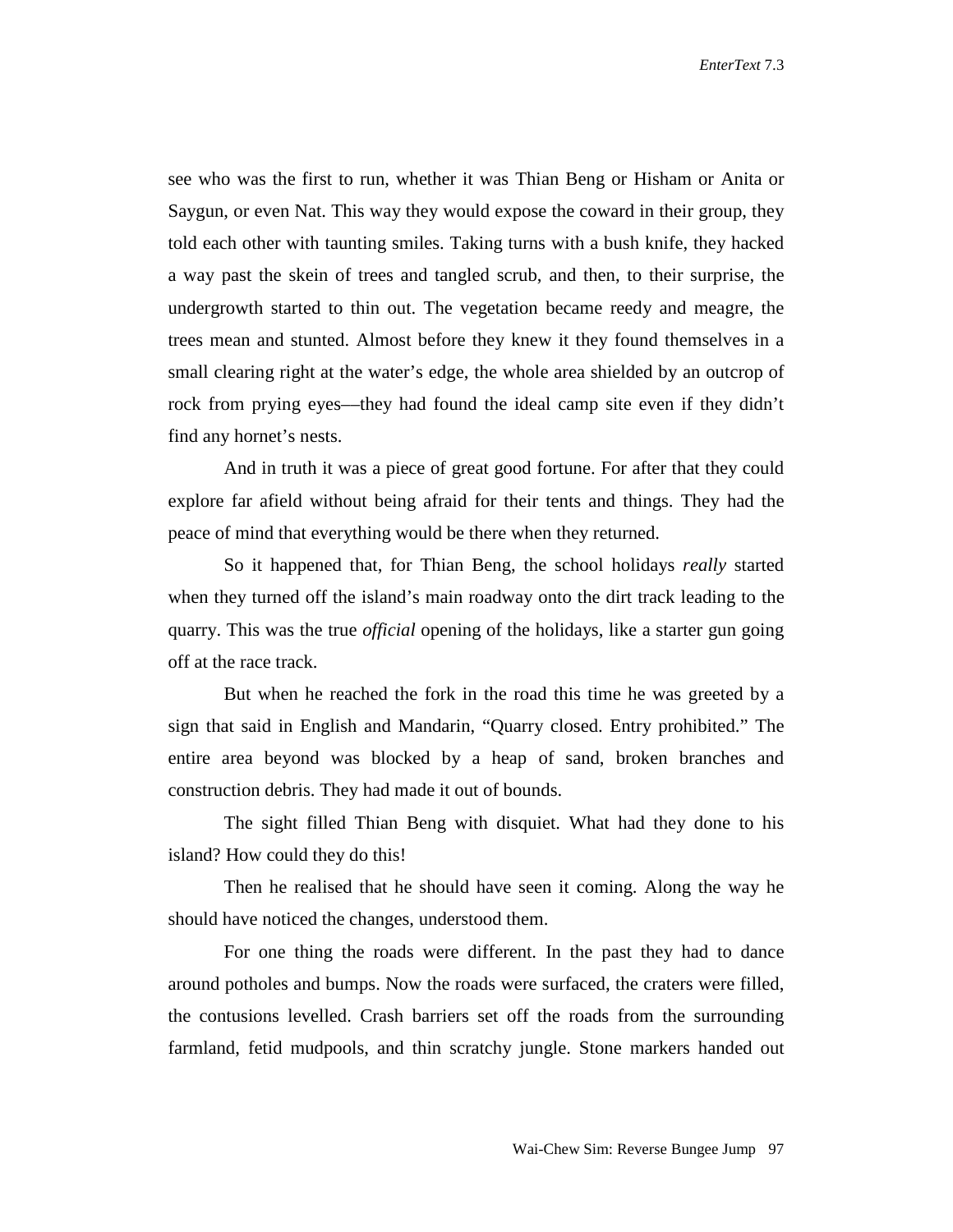*EnterText* 7.3

distances in kilometres and miles. Rest-huts beckoned to hikers at the larger junctions, and even the creaky bridges spanning the streams and rivulets had been replaced by sturdy concrete culverts. The most surprising amendments, however, were the mirrors, the large circular mirrors erected on iron pickets at sharp turns in the roads, put up so that cyclists and hikers could spot oncoming traffic and steer clear of trouble.

So orderly, Thian Beng thought, so well-planned.

He began to climb.

Up over the sand and the debris he scrambled, pulling his bicycle behind him. Once over he jumped onto the bicycle and shot down the narrow track. Mud splattered over the back of his thighs and his calves, and trailing branches tore into his face but he ignored them. At the end of the track he banked sharply, and suddenly in front of him the quarry-face was rising sheer from the ground, brusque and indifferent, bisected by clear lapping water at the shoreline. With a quick jerk of the handlebars he veered away from the water, and when he reached the rocks he tossed his bicycle aside. He rested a moment to catch his breath. It had been years since he climbed the rock-face, he realised, too many years. For a while he studied its chiselled features, plotting his course. Then he went to the foot of the outcrop and began his ascent.

 Soon he was far off the ground. He had to step carefully round the ferns and lichen-covered rocks in order not to lose his footing. His breath came in quick, sharp gasps. Sweat poured off his brows and ran into his eyes––stinging them. His jersey clung to his skin and when the wind blew he shivered. At times he had to get down on all fours to make headway but he hardly noticed the exertion. He understood only his limbs flexing one after the other, the dark clouds overhead, the need to find footfalls that held and the surface of the water gleaming a fine pure blue far below.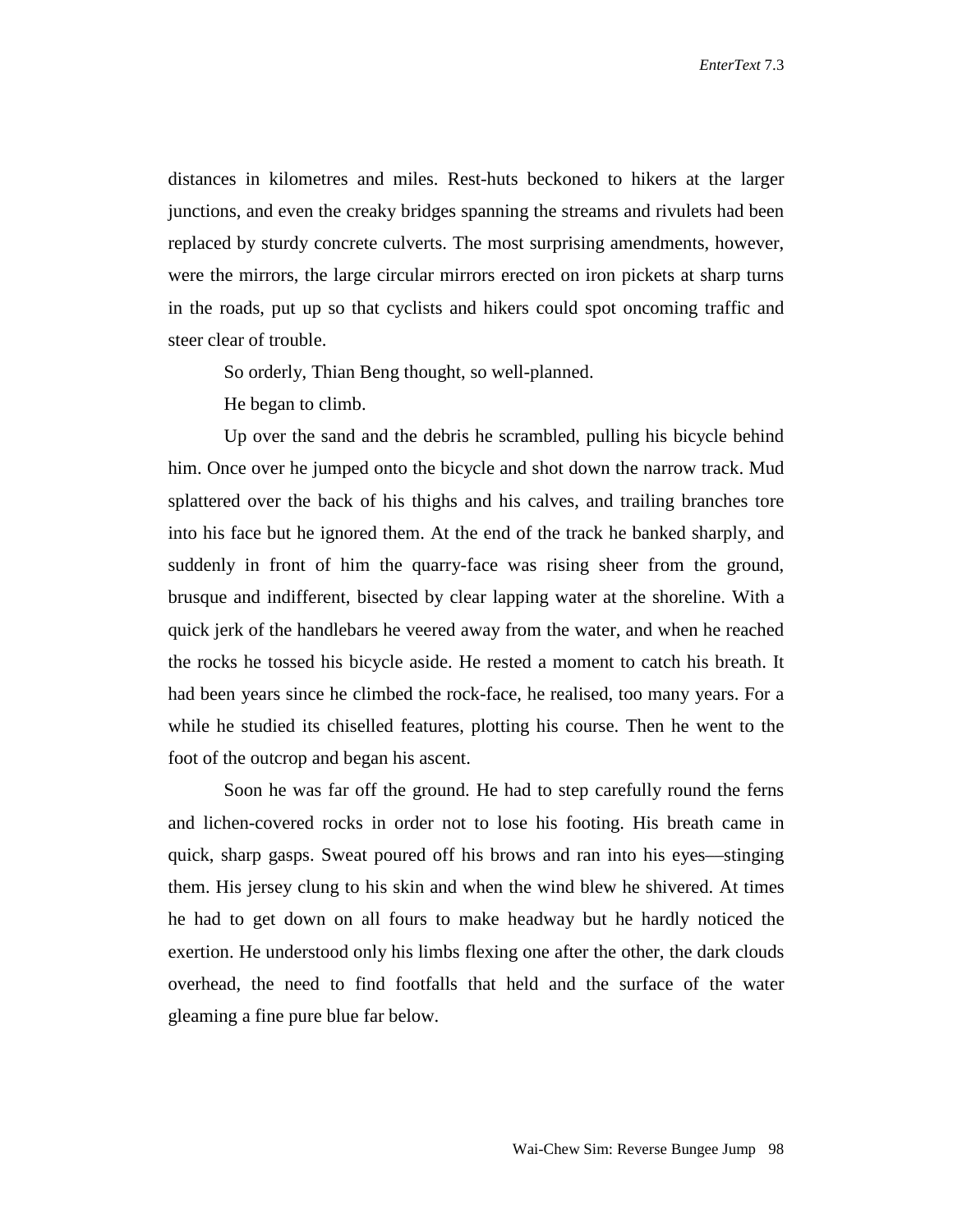At the summit a slab of grey-green granite protruding from the rock-face formed an overhang about two metres across––the highest point on the island and also the best lookout. It was towards this that he fought, and when he reached it he took only a while to draw breath before straightening up to survey his island.

He saw to the north a squadron of bulldozers erecting a series of earthworks facing Malaysia. To the east, a land reclamation project was in progress, with giant dredgers dredging away, which meant that the fish farms there would soon have to close. To the south, near the temple, a muddle of lowlying structures caught Thian Beng's attention. He made out a sleek glass and steel building surrounded by clusters of half-built clapboard cabins, lushlandscaping, a large free-form swimming pool, several tennis courts and a climbing wall outfitted with ropes and colour-coded footholds. A jogging track snaked around the cabins and hugged the perimeter of the compound, and this was in turn enclosed by a chain-link fence topped with barbed-wire.

Somebody was building an outdoor adventure resort, Thian Beng thought, and perhaps there was a time when he might have sneered at the idea, at the contradiction and paradox, although now it didn't matter. Instead he clenched his teeth and steadied himself. He drew close to the lip of the overhang and peered over. Four seconds of animal screams stared back at him from the jagged rocks at the water's edge. He took a deep breath, raised his head and scanned the terrain again. Then he fixed his eyes on the horizon and cleared his mind of everything except the spot where the sky kissed the ocean. He wiped the sweat from his forehead and face. He made a fist with his left hand, brought it up to his lips and dropped it back to his side.

All at once his attention was caught by a break in the rock-face beyond which he could see a piece of clear ground carved from the lallang fields east of the lake. An excavator and a lorry sat idling nearby on a ribbon of track––another construction project, a small one. A moment of doubt assailed Thian Beng as he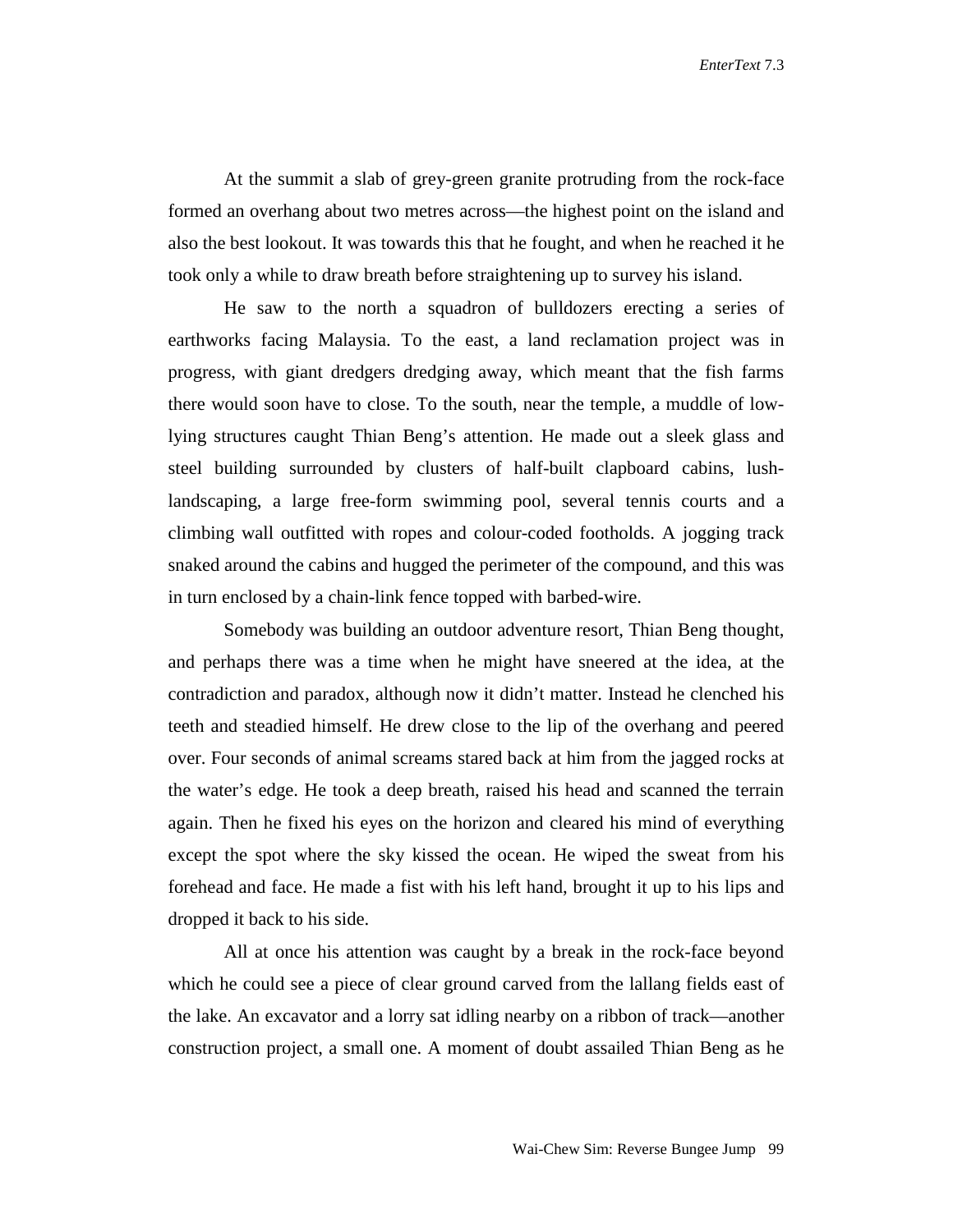recalled a story he had once read, something by Lu Hsun, back when reading gave him pleasure, when it seemed important that he strive to be a man of letters. For several minutes he tried to remember the details of the story. It was something about roads and how they are there but also not there, how they exist and also don't exist. For several minutes Thian Beng racked his brain about the story but got nowhere.

He gave up. Never mind, he muttered under his breath. Never mind, he said again, his soft words lost in the winds buffeting the hill-top.

A resigned aspect came into his bearing. He shuffled to the edge of the overhang and stared at the water lapping the rocks below.

His face relaxed and became thoughtful.

The next day the incident appeared in all the newspapers, together with scattered pieces of information about Thian Beng, surname, Lim. For a week people all over the country talked about it, scratching their heads. They didn't know that he had once gone hunting near the quarry lake for hornet's nests, that as a boy he had loved the outdoor life. They didn't know that one time they went hunting for a hornet's nest, they found instead a small camp site providing deep shelter from the world. They didn't know that he first kissed a girl on that island right after the GCE O-level exams when they went over with a group of friends to celebrate. They didn't know that in his twenties he started to rear discus and freshwater angel fish in separate tanks in the living room of his housing-board flat, that all his life he wanted to settle down and start a family but that after Anita got married––and died two years later in the train crash––he withdrew into himself and his hobbies.

Still, there was enough to shock and to titillate, and people in their different ways fretted over Thian Beng even if they didn't know him. People who